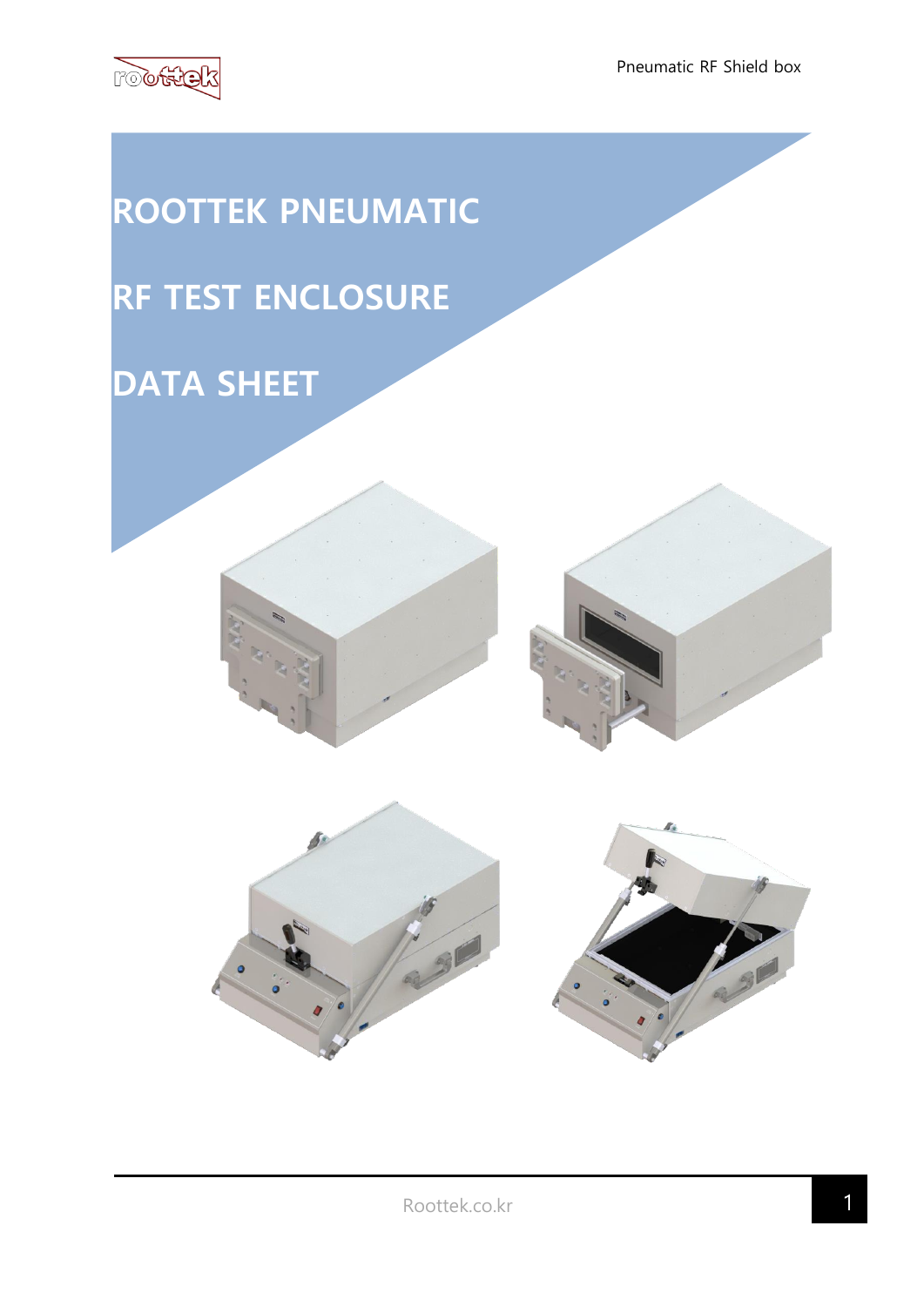

## 1. 특징

Roottek Pneumatic RF Test Enclosure 는 무선통신 단말기 측정을 위한 최적의 환경을 제공하도록 구성 되어있으며, 아래 와 같은 특징을 가지고 있다

- ⚫ Simple 한 구성, 뛰어난 내구성
- 편리한 사용법 및 유지보수
- I/O Panel 적용으로 인한 다양한 I/O Port 사용 가능.
- 고성능 RF Absorber 적용
- ⚫ 2 중 차폐 구조 적용.
- Fixture 부착용 Mounting hole 적용/ Fixture 자동화 지원
- 공압을 사용한 자동 동작 지원으로 생산에 용이
- RS-232C 를 이용하여 동작 제어 가능

### 2. 제품 사양

|                          |         | Specification                        |
|--------------------------|---------|--------------------------------------|
| Recommended Air pressure |         | $5~6$ bar                            |
| Air                      | Main    | 6mm Air hose, push fitting           |
| connection               | Fixture | 4mm Air hose, push fitting           |
| Voltage                  |         | DC 24V, 3A Max                       |
| <b>Button</b>            | Main    | Two button operations                |
| operation                | Fixture | One button operation (for test only) |
| Remote control           |         | RS-232C, DB9(s)                      |

### Shielding effectiveness (차폐 성능)

| Frequency – Unit : MHz | Shielding effectiveness – Unit : dB |
|------------------------|-------------------------------------|
| 100-3000               | >80                                 |
| 3000-6000              | >70                                 |
| 6000-18000 (optional)  | >70                                 |

\*\*본 차폐효과의 결과 치는 blank I/O Panel 을 장착한 후 측정한 결과 입니다.\*\*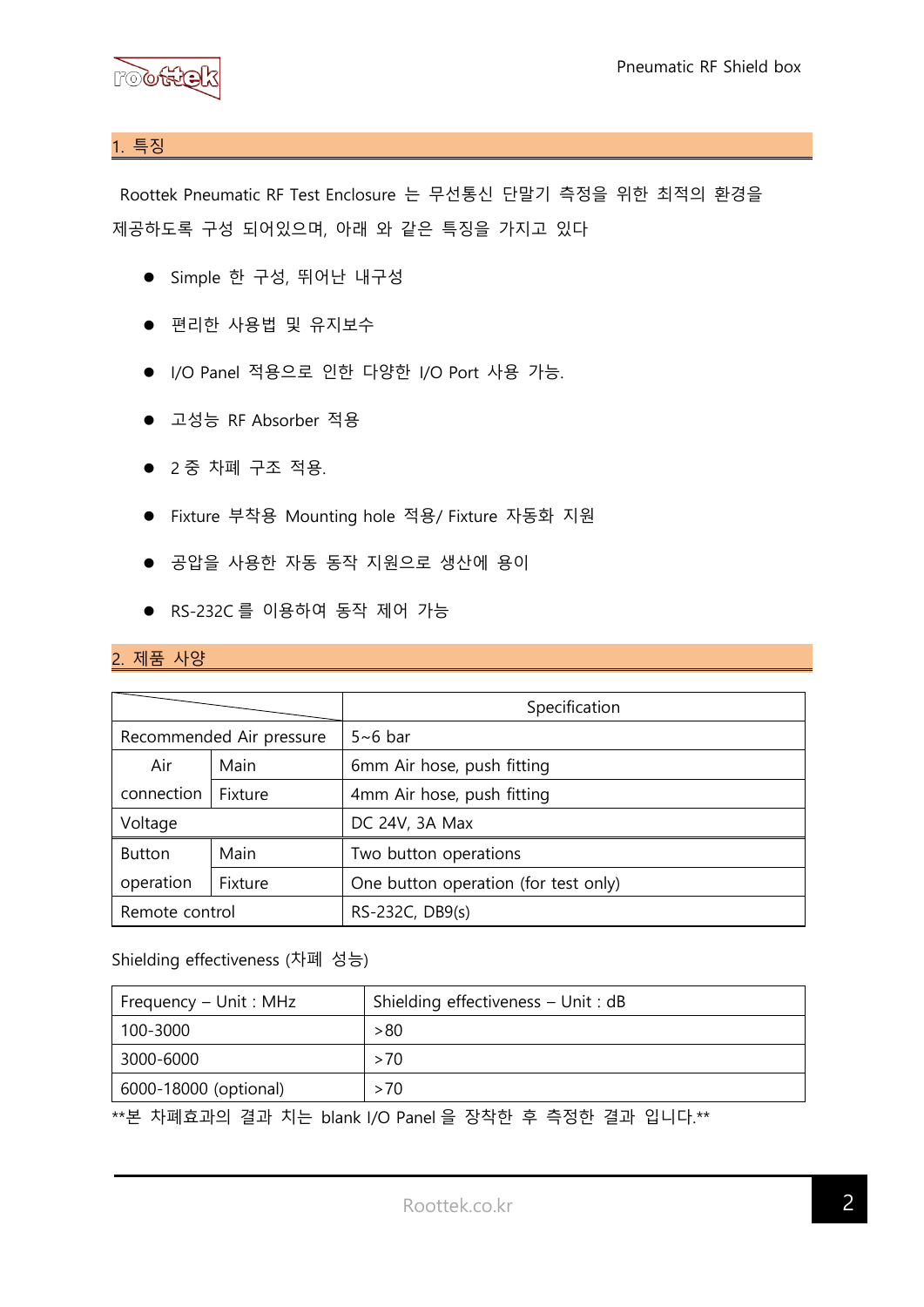

### 3. Remote control

기본적으로 Roottek Pneumatic Shield box 는 2 개의 open/close 버튼을 이용하여 작동이 가능하며, 자동 제어는 RS-232C 를 통해 가능하다.

1. RS-232C 설정

기본적인 RS-232C 의 설정은 하기 표와 같다.

| <b>Bps</b>   | 9600bps |
|--------------|---------|
| Data bit     | 8       |
| Parity       | None    |
| Stop bit     |         |
| Flow control | None    |

2. Remote command

실드박스 제어를 위한 동작 명령어는 하기 표와 같으며, 명령어 전송시에는 반드시 Carriage return 을 함께 전송해야 한다. 응답시에도 응답의 끝은 Carriage return 이어야만 한다

| Lid/door 열림 동작       | Open  |
|----------------------|-------|
| Lid/door 닫힘 동작       | Close |
| Fixture out 동작       | Out   |
| Fixture in 동작        | In.   |
| Fixture up 동작        | Up    |
| Fixture down 동작      | down  |
| Pass LED On+ Open 동작 | Pass  |
| Fail LED ON          | Fail  |

3. 응답 종류 (Response 종류)

| 동작 명령어를 받고 이상 없이 동작 완료 시                      | OK      |
|-----------------------------------------------|---------|
| 동작 명령어를 받고 이상이 발생하여 동작 완료가 안된 경우              | l Frror |
| 명령어를 잘못 전송하거나 명령을 실행 할수 없는 상태인 경우 Wrong order |         |